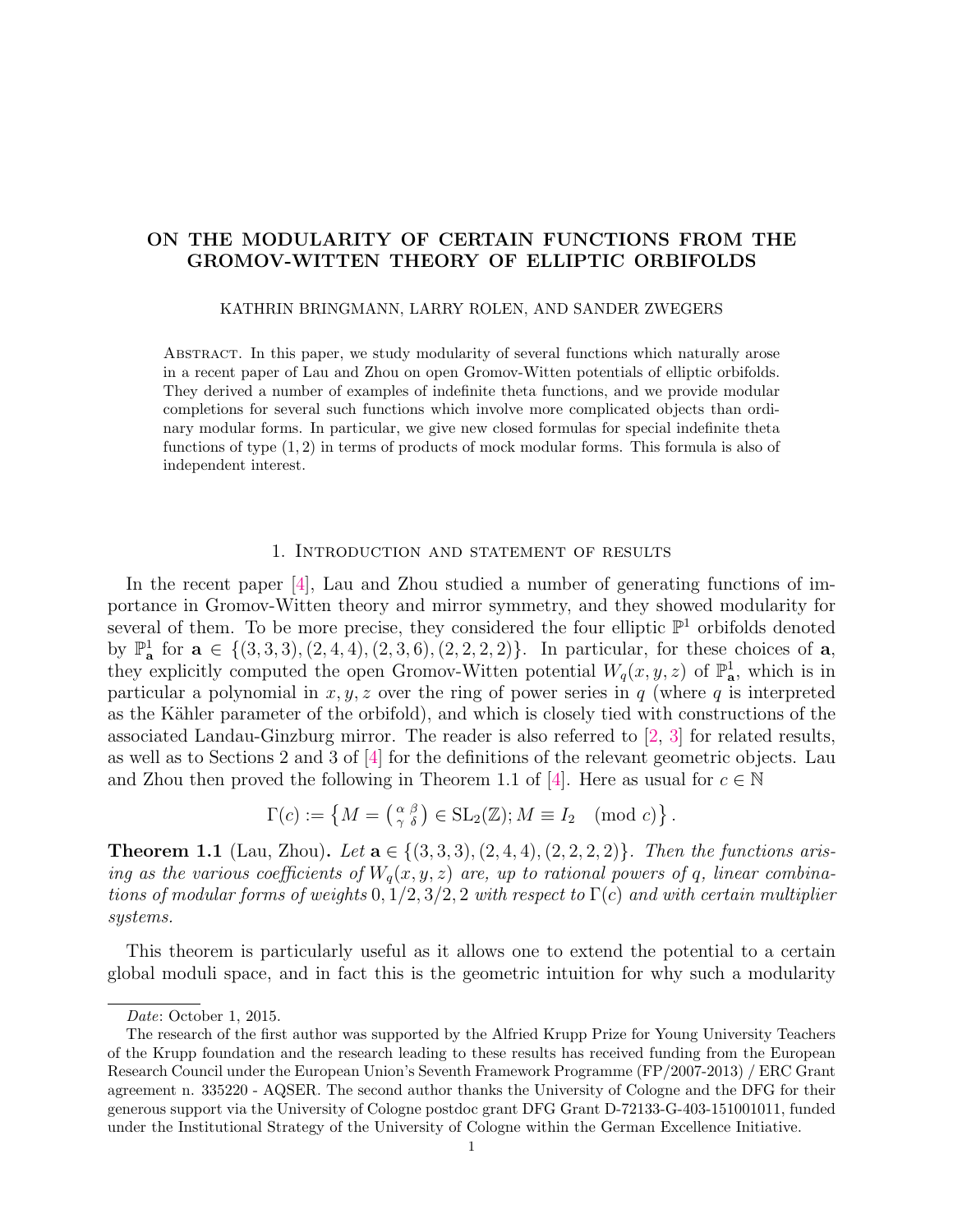statement is expected (cf. [\[2\]](#page-14-1)). Moreover, such modularity results give an efficient way to calculate complete results of the open Gromov-Witten invariants. Lau and Zhou also discussed the case of  $\mathbf{a} = (2, 3, 6)$  and gave explicit representations for the potential  $W_q(x, y, z)$ . As in the discussion following Theorem 1.3 of  $[4]$ , the same heuristic which shows that modularity is "expected" for  $\mathbf{a} \in \{(3,3,3), (2,4,4)\}\$ also predicts that modularity-type properties should hold and which should allow one to extend the potential to a global Kähler moduli space. In particular, from a geometric point of view, the case of  $a = (2, 3, 6)$  is very analogous to those cases covered in Theorem [1.1](#page-0-0) and it is the next simplest test case. In particular, as for  $\mathbf{a} \in \{(3,3,3), (2,4,4)\}\$ , in this case the Seidel Lagrangian can be lifted to a number of copies of the Lagrangian for the elliptic curve of which the orbifold is a quotient. Motivated by these calculations and heuristics, Lau and Zhou asked the following.

<span id="page-1-0"></span>Question 1.2 (Lau, Zhou). What are the modularity properties of the coefficients of  $W_q(x, y, z)$  when  $\mathbf{a} = (2, 3, 6)$ ?

We describe our partial answer to Question [1.2](#page-1-0) in the form of several theorems which give the modular completions of several functions arising in the  $(2,3,6)$  case. In each of these cases, we prove modularity by first representing the functions in terms of the  $\mu$ -function, the Jacobi theta function, and well-known modular forms (see Section [2](#page-2-0) for the definitions).

In order to prove these results, we first establish an identity, which is also of independent interest. To state it, we let

$$
F(z_1, z_2, z_3; \tau) := q^{-\frac{1}{8}} \zeta_1^{-\frac{1}{2}} \zeta_2^{\frac{1}{2}} \zeta_3^{\frac{1}{2}} \left( \sum_{k>0, \ell, m \ge 0} + \sum_{k \le 0, \ell, m < 0} \right) (-1)^k q^{\frac{k(k+1)}{2} + k\ell + km + \ell m} \zeta_1^k \zeta_2^{\ell} \zeta_3^m,
$$

with  $q := e^{2\pi i \tau}$  ( $\tau \in \mathbb{H}$ ) and  $\zeta_j := e^{2\pi i z_j}$  ( $z_j \in \mathbb{C}$ ) for  $j = 1, 2, 3$ . We note that F is an indefinite theta function of type  $(1, 2)$ .

<span id="page-1-3"></span>**Theorem 1.3.** For all  $z_1, z_2, z_3 \in \mathbb{C}$  with  $0 < Im(z_2), Im(z_3) < Im(\tau)$ , we have that

<span id="page-1-1"></span>
$$
F(z_1, z_2, z_3; \tau) = i\vartheta(z_1; \tau)\mu(z_1, z_2; \tau)\mu(z_1, z_3; \tau) - \frac{\eta^3(\tau)\vartheta(z_2 + z_3; \tau)}{\vartheta(z_2; \tau)\vartheta(z_3; \tau)}\mu(z_1, z_2 + z_3; \tau). \tag{1.1}
$$

Remark. The right-hand side of [\(1.1\)](#page-1-1) provides a meromorphic continuation of F to  $\mathbb{C}^3$ , and we frequently identify the left hand side with this meromorphic continuation implicitly.

Our main results can then be stated as follows, where the functions  $c_{y_1}, c_{y_2},$  and  $c_{y_2}$  are certain coefficients of  $W<sub>q</sub>(2,3,6)$  (see  $(2.13)$ ).

<span id="page-1-2"></span>**Theorem 1.4.** The function  $c_y$  is modular, and  $c_{yz2}$  and  $c_{yz4}$  have explicit non-holomorphic modular completions  $\widehat{c}_{yz2}$  and  $\widehat{c}_{yz4}$ . More specifically, we have:

- (i) The function  $c_y$  is a cusp form of weight  $3/2$  on  $SL_2(\mathbb{Z})$  with multiplier system  $\nu_{\eta}^3$ .
- (ii) The function  $\tilde{c}_{yz2}$  is modular (i.e., transforms as a modular form) of weight 2 on  $\mathrm{SL}_2(\mathbb{Z})$  with shadow  $y^{\frac{3}{2}}|\eta|^6$ .
- (iii) The function  $\widehat{c}_{vz4}$  is modular of weight 5/2, and is a polynomial of degree 2 in  $R(0; \tau)$ over the ring of holomorphic functions on H.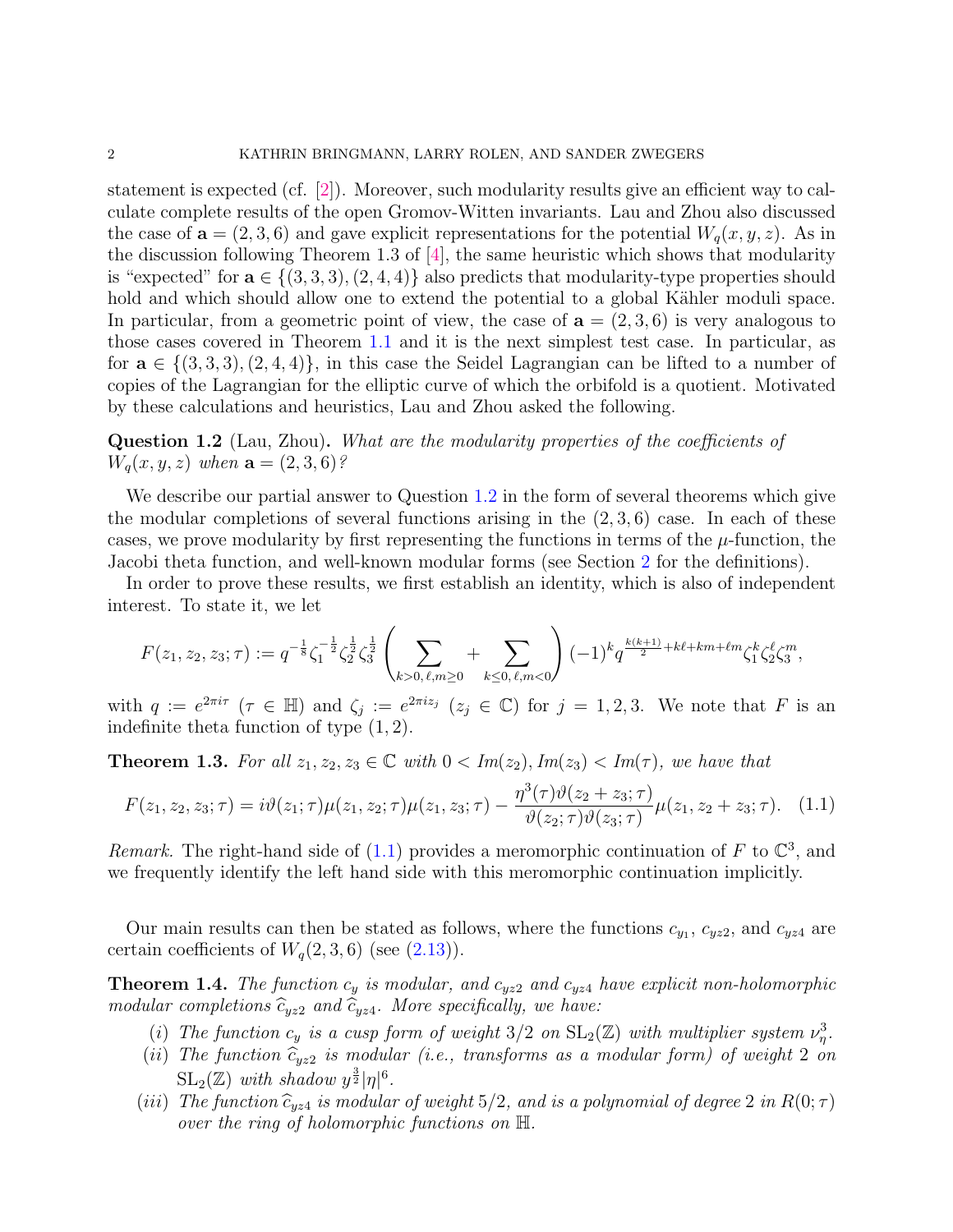Remarks.

- (i) The explicit statements and proofs of the modularity of the functions in Theorem [1.4](#page-1-2) are given in Section [3.](#page-6-1)
- (ii) Results concerning the modularity properties of these functions could also be proven using work (in progress) of Westerholt-Raum or of Zagier and Zwegers. Moreover, the general shape of the completion of  $c_z$  should also follow from the same works. We note that the indefinite theta function  $F$  we consider here is of a degenerate type and is not representative of the generic case. Due to this degeneracy, we are able to express it in terms "classical" objects, which simply is not possible in the generic case.

The paper is organized as follows. In Section [2,](#page-2-0) we collect some important facts and definitions from the theory of modular forms, Jacobi forms, and mock modular forms, and we define the functions described in Theorem [1.4.](#page-1-2) In Section [3.1,](#page-6-2) we prove Theorem [1.3.](#page-1-3) We conclude Section [3](#page-6-1) by giving the explicit statements and proofs comprising Theorem [1.4.](#page-1-2)

#### Acknowledgements

The authors would like to thank Martin Westerholt-Raum and Jie Zhou for useful conversations related to the paper.

### 2. Preliminaries

<span id="page-2-0"></span>2.1. **Basic modular-type objects.** Throughout the paper, we require a few standard examples of modular forms and related objects. Firstly, we recall the Dedekind eta function

$$
\eta(\tau) := q^{\frac{1}{24}} \prod_{n \ge 1} (1 - q^n).
$$

We recall that  $\eta$  is a weight  $1/2$  cusp form on  $SL_2(\mathbb{Z})$  (with a multiplier which we denote by  $\nu_{\eta}$ ). We shall also frequently use the *quasimodular Eisenstein series*  $E_2$ , which is essentially the logarithmic derivative of  $\eta$ :

$$
E_2(\tau) := 1 - 24 \sum_{n \ge 1} \sum_{d|n} dq^n.
$$

As is well-known,  $E_2$  is not a modular form, but has a slightly more complicated modularity property, known as *quasimodularity*. Specifically,  $E_2$  is 1-periodic and satisfies the following near-modularity under inversion:

<span id="page-2-2"></span>
$$
\tau^{-2} E_2\left(\frac{-1}{\tau}\right) = E_2(\tau) + \frac{6}{\pi i \tau}.
$$
\n(2.1)

Using this transformation, one can also show that the completed function

<span id="page-2-1"></span>
$$
\widehat{E}_2(\tau) := E_2(\tau) - \frac{3}{\pi v},
$$
\n(2.2)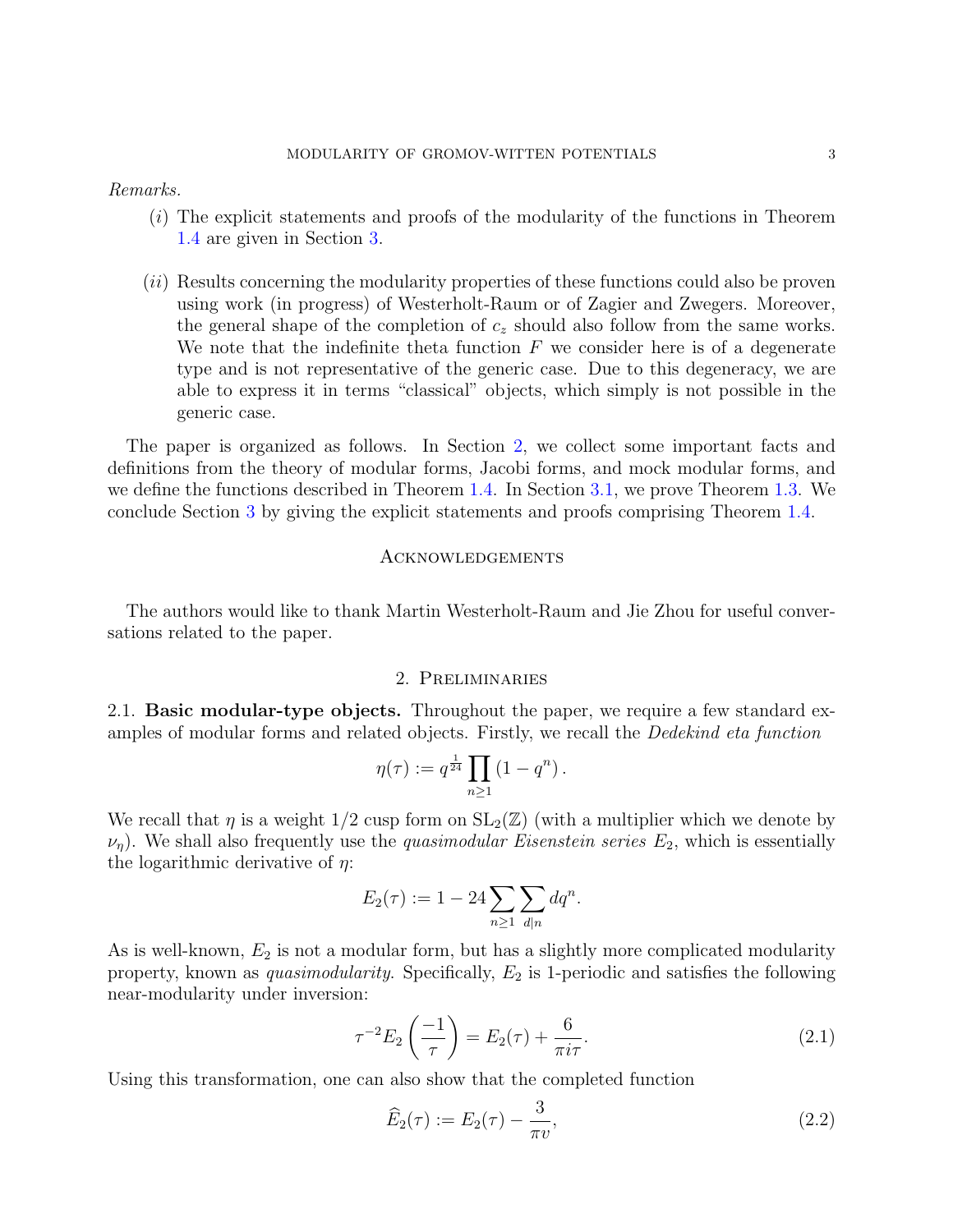where  $\tau = u + iv$ , is modular of weight 2. More generally we require the higher weight Eisenstein series, defined by for even natural numbers  $k$  by

$$
E_k(\tau) := 1 - \frac{2k}{B_k} \sum_{n \ge 1} \sum_{d|n} d^{k-1} q^n,
$$

where  $B_k$  is the k-th Bernoulli number. For  $k \geq 4$ , these are modular forms.

In addition to these q-series, we also need the *Jacobi theta function*, defined by

$$
\vartheta(z;\tau) := \sum_{n \in \frac{1}{2} + \mathbb{Z}} q^{\frac{n^2}{2}} e^{2\pi i \left(z + \frac{1}{2}\right)n}.
$$

The *Jacobi triple product identity* is the following product expansion:

$$
\vartheta(z;\tau) = -iq^{\frac{1}{8}}\zeta^{-\frac{1}{2}}\prod_{n\geq 1} (1-q^n)\left(1-\zeta q^{n-1}\right)\left(1-\zeta^{-1}q^n\right),\,
$$

where  $\zeta := e^{2\pi i z}$ . In particular, this identity implies that the zeros of  $z \mapsto \vartheta(z; \tau)$ , lie exactly at lattice points  $z \in \mathbb{Z}\tau + \mathbb{Z}$ . We also need the following standard formula:

<span id="page-3-0"></span>
$$
\frac{\partial}{\partial z} \left[ \vartheta(z; \tau) \right]_{z=0} = -2\pi \eta^3(\tau). \tag{2.3}
$$

Moreover,  $\vartheta$  is an important example of a *Jacobi form* (of weight and index 1/2), which essentially means that it satisfies a mixture of transformation laws resembling those of elliptic functions and of modular forms. In particular, we have the following well-known transformation laws. We note that throughout we suppress  $\tau$ -dependencies whenever they are clear from context.

<span id="page-3-3"></span>**Lemma 2.1.** For  $\lambda, \mu \in \mathbb{Z}$  and  $\gamma = \begin{pmatrix} a & b \\ c & d \end{pmatrix}$ , we have that

<span id="page-3-2"></span>
$$
\vartheta(z + \lambda \tau + \mu) = (-1)^{\lambda + \mu} q^{-\frac{\lambda^2}{2}} e^{-2\pi i \lambda z} \vartheta(z), \tag{2.4}
$$

and

<span id="page-3-6"></span>
$$
\vartheta\left(\frac{z}{c\tau+d};\gamma\tau\right) = \nu_{\eta}^{3}(\gamma)(c\tau+d)^{\frac{1}{2}}e^{\frac{\pi i c z^{2}}{c\tau+d}}\vartheta(z;\tau).
$$
\n(2.5)

We next prove an identity for  $E_2$  in terms of an Appell-Lerch sum, which we need to compute the completion of  $c_{yz4}$ . We note in passing that while it is plausible that this identity has been considered before, the authors could not find a specific reference in the literature.

<span id="page-3-4"></span>Lemma 2.2. The following holds:

<span id="page-3-1"></span>
$$
2\sum_{n\neq 0} \frac{(-1)^n q^{\frac{n(n+3)}{2}}}{(1-q^n)^2} = \frac{1}{12} \left( E_2 - 1 \right). \tag{2.6}
$$

*Proof.* By  $(7)$  of  $[7]$  and  $(2.3)$ , we have

<span id="page-3-5"></span>
$$
\frac{-2\pi\eta^3}{\vartheta(z)} = z^{-1} \exp\left(\sum_{n\geq 1} \frac{\zeta(2n) E_{2n} z^{2n}}{n}\right),\tag{2.7}
$$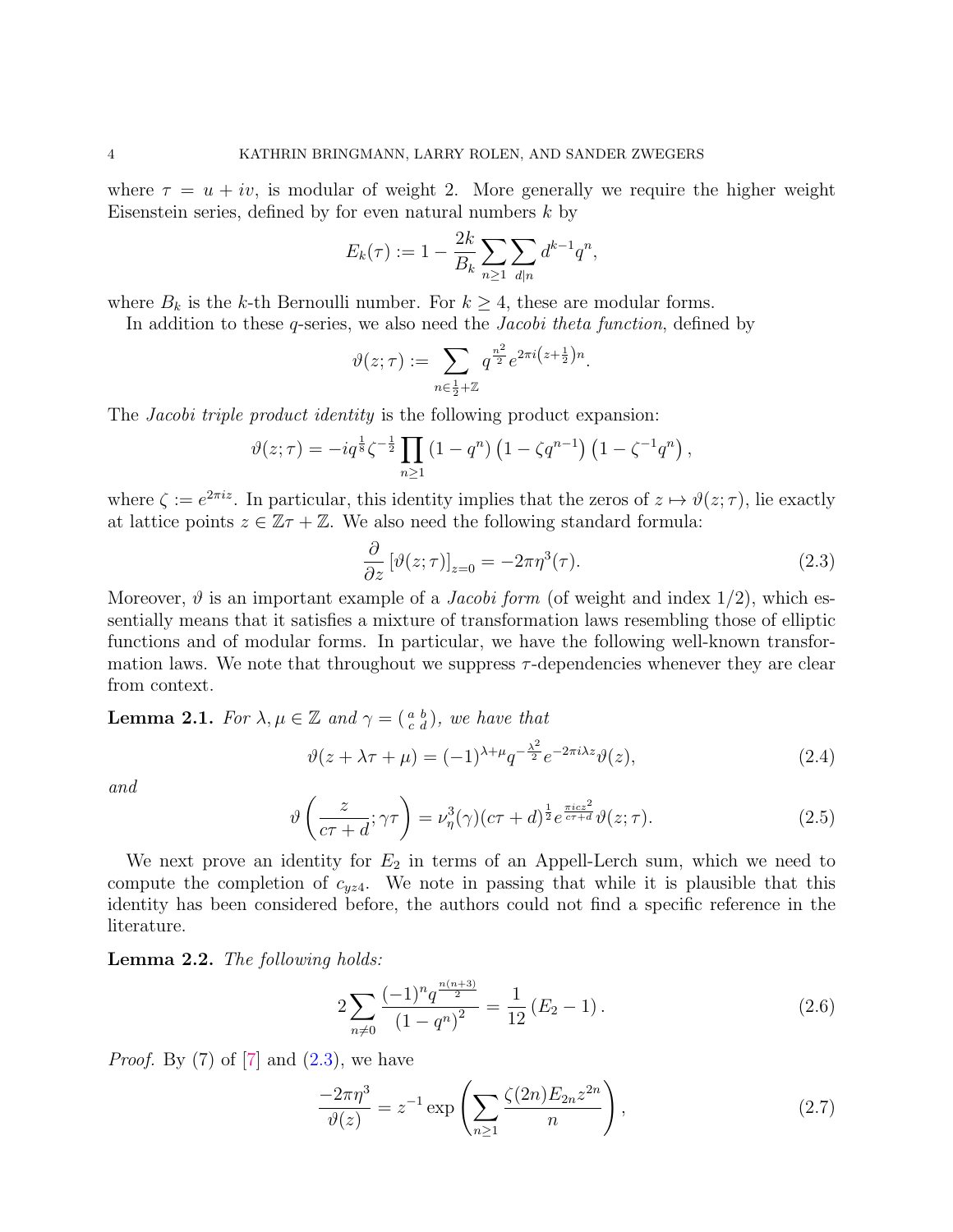where  $\zeta(s)$  denotes the Riemann zeta function. Using this, we directly find that the coefficient of  $z^1$  in  $-2\pi\eta^3/\vartheta(z)$  is  $\pi^2E_2/6$ . We now compare this with the well-known partial fraction expansion of  $1/\vartheta(z)$ . Namely, a standard application of the Mittag-Leffler theorem gives the following formula (cf. page 136 of  $[6]$  or page 1 of  $[5]$ ):

$$
\frac{\eta^3}{\vartheta(z)} = i\zeta^{\frac{1}{2}} \sum_{n \in \mathbb{Z}} \frac{(-1)^n q^{\frac{n(n+1)}{2}}}{1 - \zeta q^n}.
$$

An elementary calculation then shows that the coefficient of  $z^1$  in  $-2\pi\eta^3/\vartheta(z)$  is equal to

$$
4\pi^2 \left( \sum_{n\neq 0} \frac{(-1)^n q^{\frac{n(n+3)}{2}}}{\left(1-q^n\right)^2} + \frac{1}{24} \right),
$$

which, together with the computation above, implies  $(2.6)$ .

We conclude this subsection by giving an identity for a certain quotient of theta functions in terms of an indefinite theta function which we need for the proof of Theorem [1.4](#page-1-2) below. Throughout, we set  $y_j := \text{Im}(z_j)$  for  $j \in \{1, 2, 3\}.$ 

<span id="page-4-2"></span>**Lemma 2.3.** For  $0 < y_1, y_2 < v$ , we have

<span id="page-4-0"></span>
$$
\sum_{\ell \in \mathbb{Z}} \frac{\zeta_1^{\ell}}{1 - \zeta_2 q^{\ell}} = -i \frac{\eta^3 \vartheta(z_1 + z_2)}{\vartheta(z_1)\vartheta(z_2)}.
$$
\n(2.8)

Hence, the identity [\(2.8\)](#page-4-0) provides a meromorphic continuation of the left hand side for  $z_1, z_2 \in \mathbb{C} \setminus (\mathbb{Z}\tau + \mathbb{Z}).$ 

Proof. In the given range, we may use geometric series to expand:

$$
\sum_{\ell \in \mathbb{Z}} \frac{\zeta_1^{\ell}}{1 - \zeta_2 q^{\ell}} = \left( \sum_{\ell, m \ge 0} - \sum_{\ell, m < 0} \right) \zeta_1^{\ell} \zeta_2^m q^{\ell m} = \sum_{\ell, m \ge 1} \left( \zeta_1^{\ell} \zeta_2^m - \zeta_1^{-\ell} \zeta_2^{-m} \right) q^{\ell m} - \frac{\zeta_1 \zeta_2 - 1}{(\zeta_1 - 1)(\zeta_2 - 1)}.
$$

In the notation of Theorem of Section 3 of [\[7\]](#page-14-3), this last expression is exactly  $-F_\tau(2\pi i z_1, 2\pi i z_2)$ (cf. the first line of the proof of Theorem 3 there). The result then follows directly from (vii) of Theorem 3 of [\[7\]](#page-14-3) and  $(2.3)$ .

2.2. The  $\mu$  function and explicit weight  $1/2$  mock modular forms. Throughout, we require an important function used in [\[8\]](#page-14-6) to study several of Ramanujan's mock theta functions. The  $\mu$ -function is given in terms of an Appell-Lerch series for  $z_1, z_2 \in \mathbb{C} \setminus (\mathbb{Z} + \mathbb{Z})$ and  $\tau \in \mathbb{H}$  as

$$
\mu(z_1, z_2; \tau) := \frac{\zeta_1^{\frac{1}{2}}}{\vartheta(z_2)} \sum_{n \in \mathbb{Z}} \frac{(-\zeta_2)^n q^{\frac{n(n+1)}{2}}}{1 - \zeta_1 q^n},
$$

where  $\zeta_j := e^{2\pi i z_j}$   $(j = 1, 2)$ . The function  $\mu$  is a mock Jacobi form, which in particular means that it "nearly" transforms as a Jacobi form of two variables. It turns out that  $\mu$  is symmetric in  $z_1$  and  $z_2$  (see Proposition 1.4 of [\[8\]](#page-14-6)), i.e., that

<span id="page-4-1"></span>
$$
\mu(z_1, z_2) = \mu(z_2, z_1),\tag{2.9}
$$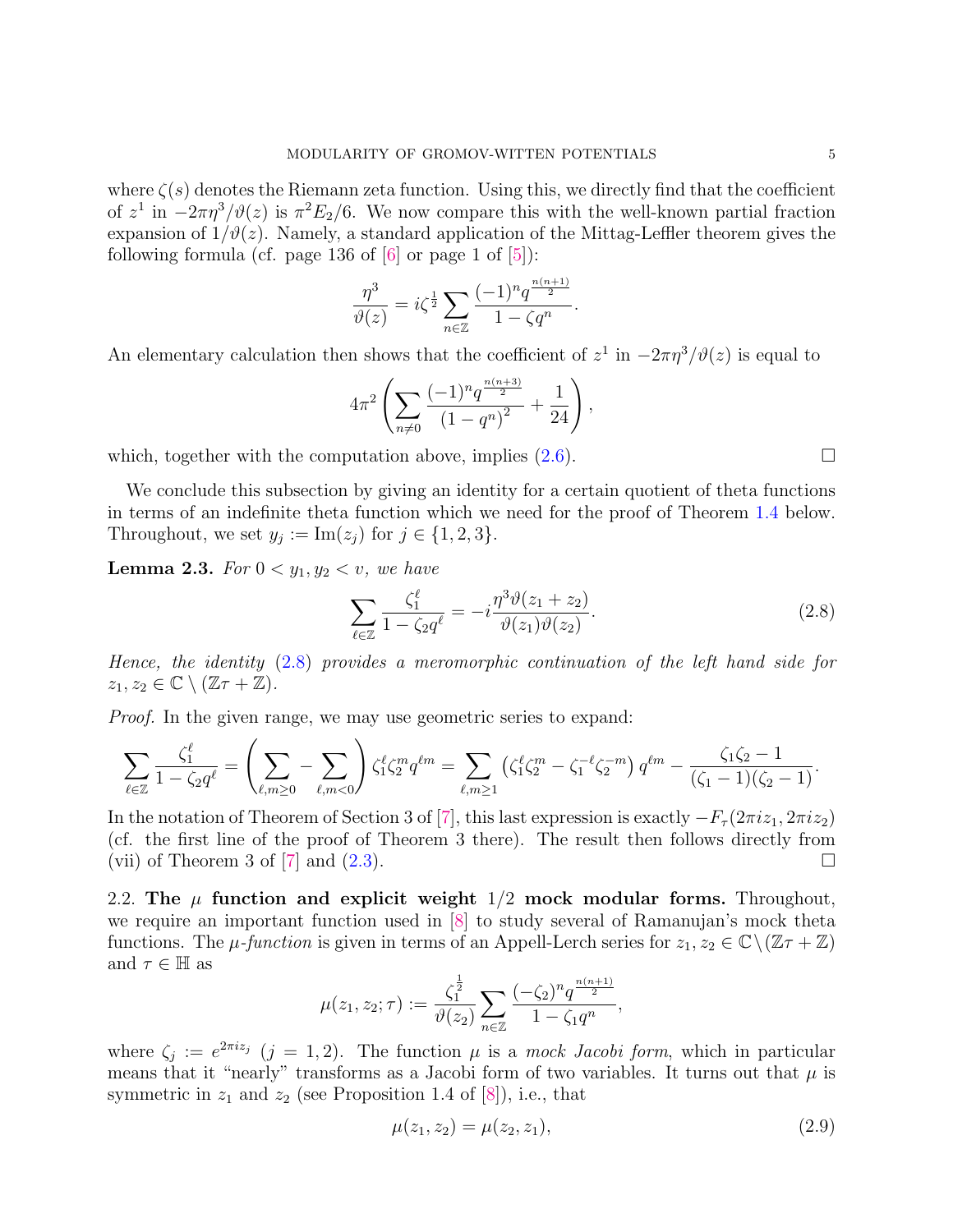and so, for example, the "elliptic" transformations of  $\mu$  may be summarized by the following identities.

<span id="page-5-0"></span>**Lemma 2.4.** For  $z_1, z_2 \in \mathbb{C} \setminus (\mathbb{Z}\tau + \mathbb{Z})$ , we have

$$
\mu(z_1 + 1, z_2) = -\mu(z_1, z_2),\tag{2.10}
$$

.

<span id="page-5-2"></span>
$$
\mu(z_1, z_2) + \zeta_2 \zeta_1^{-1} q^{-\frac{1}{2}} \mu(z_1 + \tau, z_2) = -i \zeta_2^{\frac{1}{2}} \zeta_1^{-\frac{1}{2}} q^{-\frac{1}{8}}.
$$
\n(2.11)

We note that the poles of  $z_j \mapsto \mu(z_1, z_2)$  are at  $z_1, z_2 \in \mathbb{Z}\tau + \mathbb{Z}$ , and by Lemma [2.4](#page-5-0) and [\(2.9\)](#page-4-1) the residues are determined by

$$
\operatorname{Res}_{z_1=0}(\mu(z_1, z_2)) = -\frac{1}{2\pi i \vartheta(z_2)}
$$

The results of  $[8]$  give a completion of  $\mu$  to a (non-holomorphic) Jacobi form. To describe this, we first require the special function  $R$ , given by

$$
R(z;\tau) := \sum_{n \in \frac{1}{2} + \mathbb{Z}} \left( \text{sgn}(n) - E\left( \left( n + \frac{y}{v} \right) \sqrt{2v} \right) \right) (-1)^{n - \frac{1}{2}} q^{-\frac{n^2}{2}} \zeta^{-n},
$$

where  $z = x + iy$  and E is the entire function

$$
E(z) := 2 \int_0^z e^{-\pi t^2} dt.
$$

Defining the completion

$$
\widehat{\mu}(z_1, z_2) := \mu(z_1, z_2) + \frac{i}{2}R(z_1 - z_2),
$$

Theorem 1.11 of [\[8\]](#page-14-6) shows that  $\hat{\mu}$  transforms like a Jacobi form.

<span id="page-5-1"></span>**Theorem 2.5.** The function  $\widehat{\mu}$  satisfies the following:

$$
\widehat{\mu}(z_1 + k\tau + \ell, z_2 + m\tau + n) = (-1)^{k+\ell+m+n} q^{\frac{(k-m)^2}{2}} \zeta_1^{k-m} \zeta_2^{m-k} \widehat{\mu}(z_1, z_2) \quad \text{for } k, \ell, m, n \in \mathbb{Z},
$$
  

$$
\widehat{\mu}\left(\frac{z_1}{c\tau + d}, \frac{z_2}{c\tau + d}; \frac{a\tau + b}{c\tau + d}\right) = \nu_{\eta}^{-3}(\gamma)(c\tau + d)^{\frac{1}{2}} e^{-\frac{\pi ic(z_1 - z_2)^2}{c\tau + d}} \widehat{\mu}(z_1, z_2; \tau) \text{ for } \gamma = \left(\frac{a}{c} \frac{b}{d}\right) \in SL_2(\mathbb{Z}).
$$

The reason that  $\mu$  is called a mock Jacobi form is closely connected to Theorem [2.5.](#page-5-1) Namely, it follows directly from the theory of Jacobi forms that if  $z_1$  and  $z_2$  are specialized to torsion points, then the completed function  $\hat{\mu}$  is a *harmonic Maass form* of weight 1/2. This essentially means that in addition to transforming like a modular form of weight 1/2, it also satisfies a nice differential equation which in particular implies that it is a real-analytic function. This differential equation can be phrased in terms of an important differential operator in the theory of mock modular forms. Namely, the *shadow operator*  $\xi_k := 2iv^k \frac{\partial}{\partial \tau}$ maps a harmonic Maass form of weight k to cusp form of weight  $2 - k$ . We are interested in computing the images of certain functions used to prove Theorem [1.4](#page-1-2) under such operators, and for this, we require the following formula, which follows from Lemma 1.8 of [\[8\]](#page-14-6):

<span id="page-5-3"></span>
$$
\xi_{\frac{1}{2}}(R(0;\tau)) = -\sqrt{2}\eta^3(\tau). \tag{2.12}
$$

A mock Jacobi form similarly is a holomorphic part of harmonic Maass-Jacobi form. It turns out that  $\mu$  is essentially the holomoprhic part of a harmonic Maass-Jacobi form (see [\[1\]](#page-14-7)).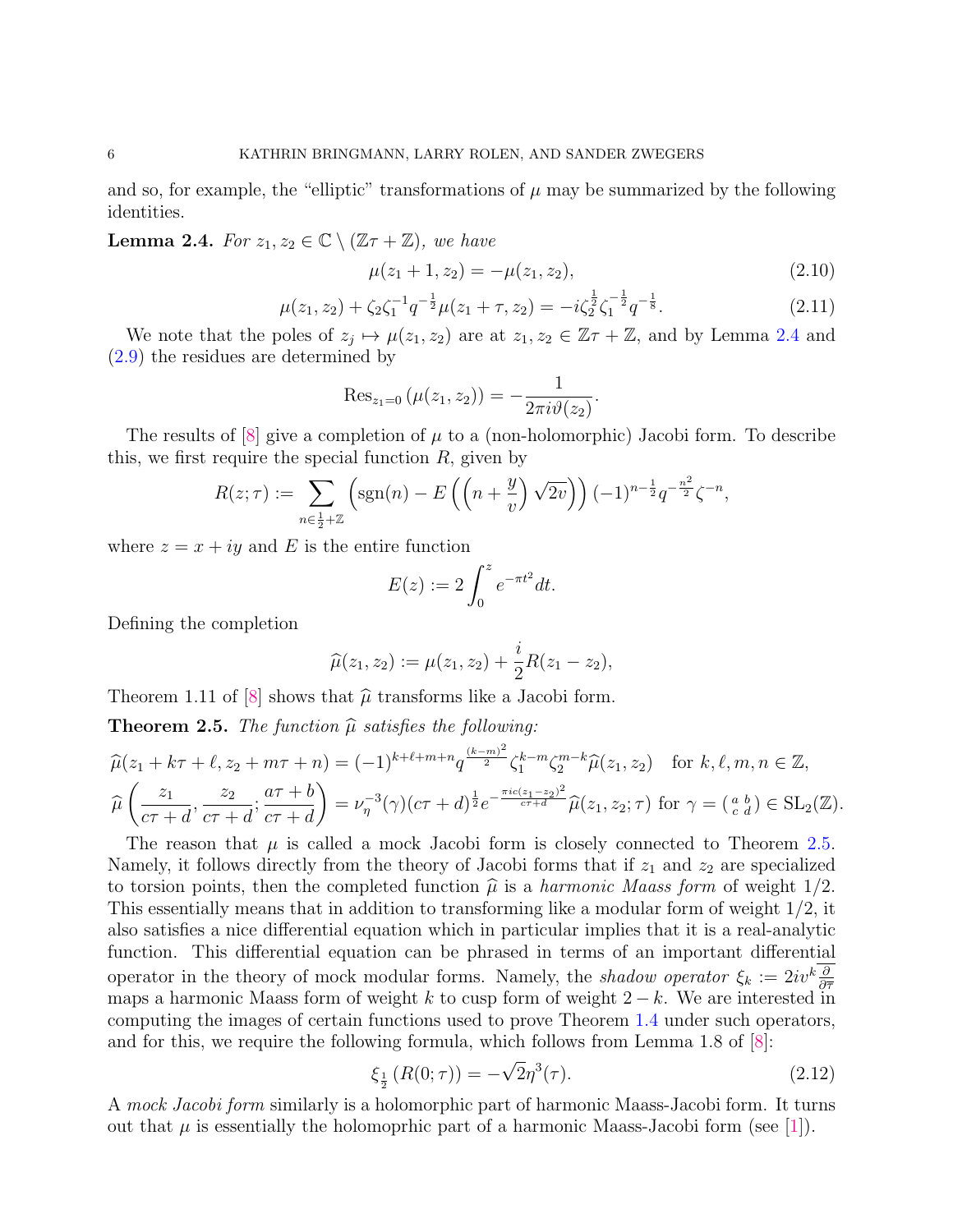2.3. Formulas of Lau and Zhou in the  $(2,3,6)$  case. To describe the functions occurring in Theorem [1.4,](#page-1-2) we assume throughout that  $\mathbf{a} = (2, 3, 6)$  and study the function  $W_q(2, 3, 6)$ defined in [\[4\]](#page-14-0). Namely, noting that in the notation of [4], where  $q = q_d^{48}$ , and writing the resulting coefficients as functions of  $\tau$ , by (3.29) of [\[4\]](#page-14-0) we have

<span id="page-6-0"></span>
$$
W_q(2,3,6) = q^{\frac{1}{8}}x^2 - q^{\frac{1}{48}}xyz + c_y(\tau)y^3 + c_z(\tau)z^6 + c_{yz2}(\tau)y^2z^2 + c_{yz4}(\tau)yz^4, \qquad (2.13)
$$

where

$$
c_y(\tau) := q^{\frac{3}{16}} \sum_{n \ge 0} (-1)^{n+1} (2n+1) q^{\frac{n(n+1)}{2}},
$$
  
\n
$$
c_{yz2}(\tau) := q^{-\frac{1}{12}} \sum_{n \ge a \ge 0} \left( (-1)^{n+a} (6n-2a+8) q^{\frac{(n+2)(n+1)}{2} - \frac{a(a+1)}{2}} + (2n+4) q^{n+an+1-a^2} \right),
$$
  
\n
$$
c_{yz4}(\tau) := q^{-\frac{17}{48}} \sum_{\substack{a,b \ge 0 \\ n \ge a+b}} (-1)^{n+a+b} (6n-2a-2b+7) q^{\frac{(n+1)(n+2)}{2} - \frac{a(a+1)}{2} - \frac{b(b+1)}{2}},
$$

and  $c<sub>z</sub>$  is another explicit q-series, which seems to be of a more complicated nature. In Section [3.2,](#page-8-0) we determine the modularity properties of  $c_y$ ,  $c_{yz2}$ , and  $c_{yz4}$ . Firstly, however, we prove Theorem [1.3,](#page-1-3) which we need for our study of  $c_{yz4}$ .

# 3. STATEMENT AND PROOF OF THEOREM [1.4](#page-1-2)

<span id="page-6-1"></span>Before stating the exact formulas and modularity properties of Theorem [1.4,](#page-1-2) we begin with an identity of a special family of indefinite theta functions.

<span id="page-6-2"></span>3.1. A useful identity for a degenerate type  $(1, 2)$  indefinite theta series. In this section, we prove Theorem [1.3.](#page-1-3)

*Proof of Theorem [1.3.](#page-1-3)* For  $y_3 < v$ , we can use a geometric series expansion to write the left hand side of  $(1.1)$  as

$$
q^{-\frac{1}{8}}\zeta_1^{-\frac{1}{2}}\zeta_2^{\frac{1}{2}}\zeta_3^{\frac{1}{2}}\left(\sum_{k>0, \ell\geq 0}-\sum_{k\leq 0, \ell<0}\right)\frac{(-1)^k q^{\frac{k(k+1)}{2}+k\ell}\zeta_1^k\zeta_2^{\ell}}{1-\zeta_3 q^{k+\ell}} \\
= q^{-\frac{1}{8}}\zeta_1^{-\frac{1}{2}}\zeta_2^{\frac{1}{2}}\zeta_3^{\frac{1}{2}}\sum_{k,\ell\in\mathbb{Z}}\rho(k-1,\ell)\frac{(-1)^k q^{\frac{k(k+1)}{2}+k\ell}\zeta_1^k\zeta_2^{\ell}}{1-\zeta_3 q^{k+\ell}} =:f_L(z_3),
$$

where

$$
\rho(k,\ell) := \begin{cases} 1 & \text{if } k,\ell \ge 0, \\ -1 & \text{if } k,\ell < 0, \\ 0 & \text{otherwise.} \end{cases}
$$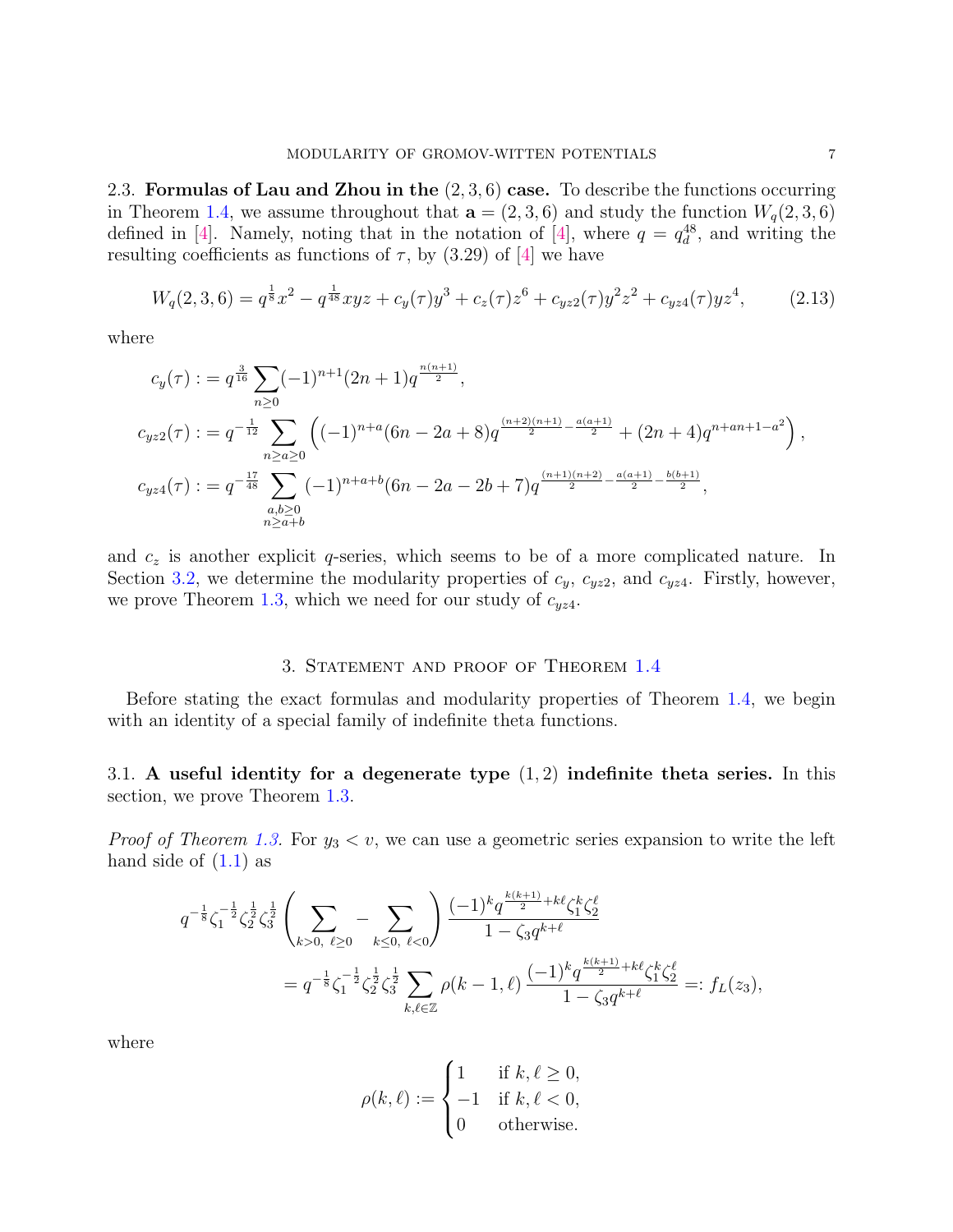This sum converges for all  $z_3 \in \mathbb{C} \setminus (\mathbb{Z} + \mathbb{Z})$  (as long as  $y_2 < v$ ). Now, for  $0 < y_2 < v$ , we compute that

$$
\zeta_{2}^{-\frac{1}{2}}\vartheta(z_{1})\mu(z_{1},z_{2}) = \zeta_{2}^{-\frac{1}{2}}\vartheta(z_{1})\mu(z_{2},z_{1}) = \sum_{k\in\mathbb{Z}}\frac{(-1)^{k}q^{\frac{k(k+1)}{2}}\zeta_{1}^{k}}{1-\zeta_{2}q^{k}}
$$
\n
$$
= \sum_{k,\ell\in\mathbb{Z}}\rho(k,\ell)(-1)^{k}q^{\frac{k(k+1)}{2}+k\ell}\zeta_{1}^{k}\zeta_{2}^{\ell} = \sum_{k,\ell\in\mathbb{Z}}\rho(k,\ell)(-1)^{k}q^{\frac{k(k+1)}{2}+k\ell}\zeta_{1}^{k}\zeta_{2}^{\ell}\frac{1-\zeta_{3}q^{k+\ell+1}}{1-\zeta_{3}q^{k+\ell+1}}
$$
\n
$$
= \sum_{k,\ell\in\mathbb{Z}}\rho(k,\ell)\frac{(-1)^{k}q^{\frac{k(k+1)}{2}+k\ell}\zeta_{1}^{k}\zeta_{2}^{\ell}}{1-\zeta_{3}q^{k+\ell+1}} - \zeta_{3}\sum_{k,\ell\in\mathbb{Z}}\rho(k,\ell)\frac{(-1)^{k}q^{\frac{k(k+3)}{2}+1+k\ell+\ell}\zeta_{1}^{k}\zeta_{2}^{\ell}}{1-\zeta_{3}q^{k+\ell+1}}.
$$

Using the easily checked identity

$$
\rho(k,\ell) = \rho(k-1,\ell) + \delta_k
$$

(where  $\delta_k = 1$  if  $k = 0$  and  $\delta_k = 0$  otherwise) in the first sum and replacing k by  $k - 1$  in the second, we find

$$
\zeta_{2}^{-\frac{1}{2}}\vartheta(z_{1})\mu(z_{1},z_{2}) = \sum_{k,\ell\in\mathbb{Z}} \rho(k-1,\ell) \frac{(-1)^{k}q^{\frac{k(k+1)}{2}+k\ell}\zeta_{1}^{k}\zeta_{2}^{\ell}}{1-\zeta_{3}q^{k+\ell+1}} + \sum_{\ell\in\mathbb{Z}} \frac{\zeta_{2}^{\ell}}{1-\zeta_{3}q^{\ell+1}} + \zeta_{1}^{-1}\zeta_{3} \sum_{k,\ell\in\mathbb{Z}} \rho(k-1,\ell) \frac{(-1)^{k}q^{\frac{k(k+1)}{2}+k\ell}\zeta_{1}^{k}\zeta_{2}^{\ell}}{1-\zeta_{3}q^{k+\ell}} - q^{-\frac{3}{8}}\zeta_{1}^{\frac{1}{2}}\zeta_{2}^{-\frac{1}{2}}\zeta_{3}^{-\frac{1}{2}}f_{L}(z_{3}+\tau) - i\zeta_{2}^{-1}\frac{\eta^{3}\vartheta(z_{2}+z_{3})}{\vartheta(z_{2})\vartheta(z_{3})} + q^{\frac{1}{8}}\zeta_{1}^{-\frac{1}{2}}\zeta_{2}^{-\frac{1}{2}}\zeta_{3}^{\frac{1}{2}}f_{L}(z_{3}),
$$

where in the second equality we used Lemma [2.3.](#page-4-2) Some rewriting then implies that

<span id="page-7-0"></span>
$$
f_L(z_3) + q^{-\frac{1}{2}} \zeta_1 \zeta_3^{-1} f_L(z_3 + \tau) = q^{-\frac{1}{8}} \zeta_1^{\frac{1}{2}} \zeta_3^{-\frac{1}{2}} \vartheta(z_1) \mu(z_1, z_2) + i q^{-\frac{1}{8}} \zeta_1^{\frac{1}{2}} \zeta_2^{-\frac{1}{2}} \zeta_3^{-\frac{1}{2}} \frac{\eta^3 \vartheta(z_2 + z_3)}{\vartheta(z_2) \vartheta(z_3)}.
$$
(3.1)

Next we consider the right hand side of [\(1.1\)](#page-1-1) (as a function of  $z_3$ ) for  $z_1 \notin \mathbb{Z} + \mathbb{Z}$ , and define

$$
f_R(z_3) := i\vartheta(z_1)\mu(z_1, z_2)\mu(z_1, z_3) - \frac{\eta^3\vartheta(z_2 + z_3)}{\vartheta(z_2)\vartheta(z_3)}\mu(z_1, z_2 + z_3).
$$

Our goal is to show that  $f_R$  satisfies the same transformation formula as satisfied by  $f_L$ according to  $(3.1)$ . This follows from a short calculation using  $(2.4)$ ,  $(2.9)$ , and  $(2.11)$ , which yields

<span id="page-7-1"></span>
$$
f_R(z_3) + q^{-\frac{1}{2}}\zeta_1\zeta_3^{-1}f_R(z_3 + \tau) = q^{-\frac{1}{8}}\zeta_1^{\frac{1}{2}}\zeta_3^{-\frac{1}{2}}\vartheta(z_1)\mu(z_1, z_2) + iq^{-\frac{1}{8}}\zeta_1^{\frac{1}{2}}\zeta_2^{-\frac{1}{2}}\zeta_3^{-\frac{1}{2}}\frac{\eta^3\vartheta(z_2 + z_3)}{\vartheta(z_2)\vartheta(z_3)}.
$$
(3.2)

Comparing  $(3.1)$  and  $(3.2)$  then gives

$$
f_L(z_3) - f_R(z_3) = -q^{-\frac{1}{2}} \zeta_1 \zeta_3^{-1} \big( f_L(z_3 + \tau) - f_R(z_3 + \tau) \big)
$$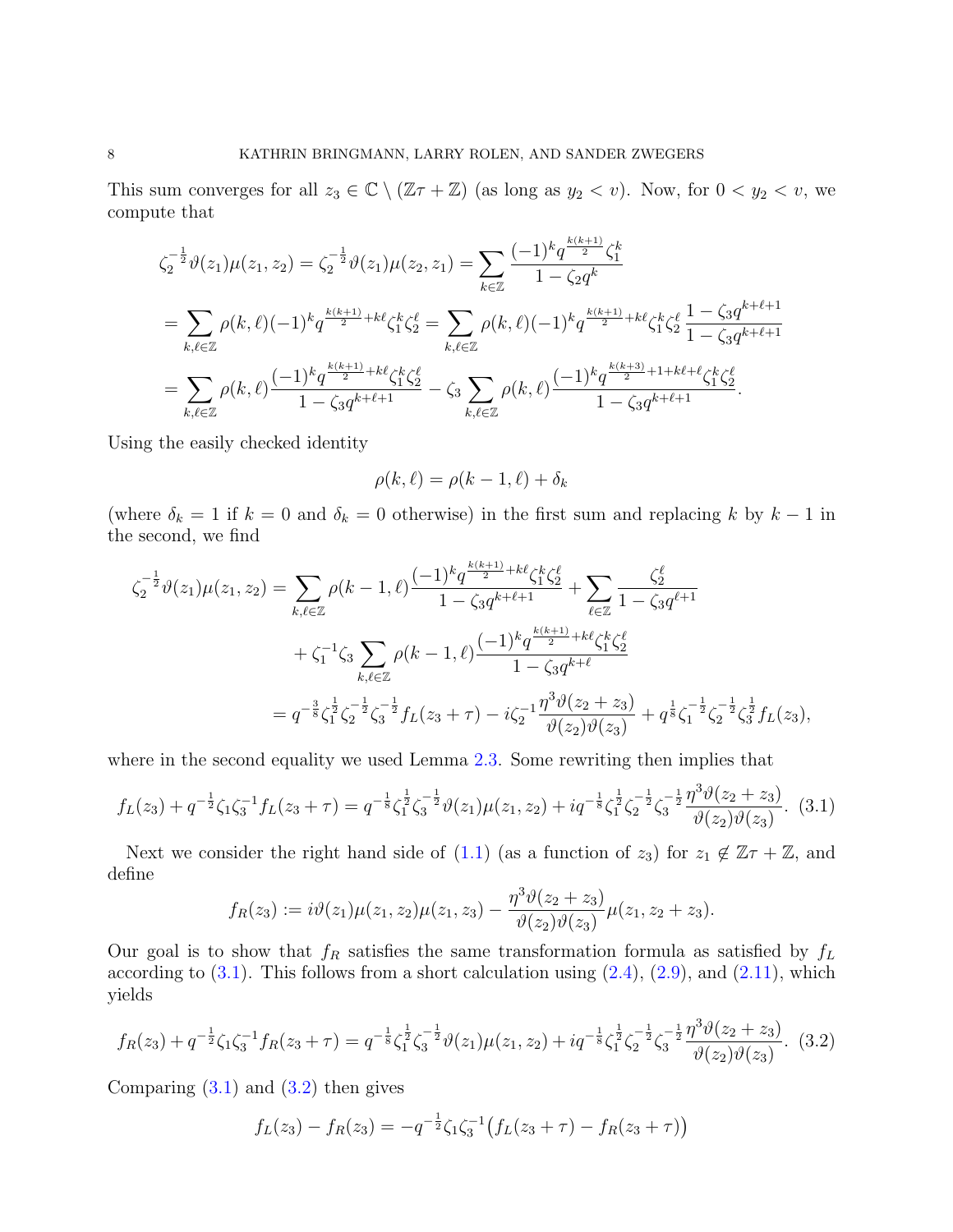and so the function f given by  $f(z_3) := \vartheta(z_3 - z_1)(f_L(z_3) - f_R(z_3))$  satisfies  $f(z_3) = f(z_3 + \tau)$ . Furthermore, we also (trivially) have

$$
f_L(z_3 + 1) = -f_L(z_3),
$$
  $f_R(z_3 + 1) = -f_R(z_3),$  and  $f(z_3 + 1) = f(z_3).$ 

Hence,  $f$  is an elliptic function, which we aim to show is identically zero. Both  $f_L$  and  $f_R$  are meromorphic functions, which could have simple poles in  $\mathbb{Z}\tau + \mathbb{Z}$ , but could not possibly have any other poles. In  $z_3 = 0$ , both functions actually do not have a pole: a pole of  $f_L$  has to come from terms in the sum satisfying  $k + \ell = 0$ , which does not occur for  $k > 0$  and  $\ell \geq 0$  or for  $k \leq 0$  and  $\ell < 0$ . The functions  $z_3 \mapsto i\vartheta(z_1)\mu(z_1, z_2)\mu(z_1, z_3)$  and  $z_3 \mapsto \frac{\eta^3 \vartheta(z_2+z_3)}{\vartheta(z_2)\vartheta(z_2)}$  $\frac{\partial^3 \vartheta(z_2+z_3)}{\partial(z_2)\vartheta(z_3)} \mu(z_1, z_2+z_3)$  both have a simple pole in  $z_3=0$  with residue  $-\frac{1}{2i}$  $\frac{1}{2\pi}\mu(z_1, z_2)$ , so the residue of  $f_R$  at  $z_3 = 0$  vanishes. Hence f is holomorphic in  $z_3 = 0$  and since it is both 1and  $\tau$ -periodic it is actually an entire function. By Liouville's theorem, f is then constant, and since it has a zero at  $z_3 = z_1$ , it is identically zero.

<span id="page-8-0"></span>3.2. **Modularity of**  $c_y$ . In this section, we determine the modularity properties and explicit formulas of the functions described in Theorem [1.4.](#page-1-2) The first function,  $c_y$ , is essentially a modular form, as shown in  $(3.42)$  of  $|4|$ .

<span id="page-8-1"></span>**Theorem 3.1** (Lau-Zhou). The function  $c_y$  is a cusp form of weight  $3/2$  on  $SL_2(\mathbb{Z})$  with multiplier system  $\nu_{\eta}^3$ .

Remark. Throughout this paper, we slightly abuse terminology and refer to an object as a modular form, cusp form, etc., if it is a rational power of  $q$  times such an object.

In fact, Theorem [3.1](#page-8-1) was shown [\[4\]](#page-14-0) as a consequence of the following identity.

Lemma 3.2. We have that

$$
c_y(\tau) = -q^{\frac{1}{16}}\eta^3(\tau).
$$

3.3. Modularity of  $c_{yz2}$ . The remaining functions in Theorem [1.4](#page-1-2) are not simply modular forms, but rather mock modular and more complicated modular-type functions. Beginning with the  $c_{yz2}$  case, and defining a natural "corrected" function by

$$
\widehat{c}_{yz2}(\tau) := q^{\frac{1}{12}}c_{yz2}(\tau) - \frac{1}{4} + \frac{3}{2}\eta^3(\tau)R(0;\tau) - \frac{1}{4}E_2(\tau),
$$

we show the following.

<span id="page-8-2"></span>**Theorem 3.3.** The function  $\hat{c}_{yz2}$  is modular of weight 2 on  $SL_2(\mathbb{Z})$ . In particular,  $c_{yz2}$  is essentially a linear combination of products of mock modular and modular forms, and the image of  $\widehat{c}_{yz2}$  under  $\xi_2$  is  $-\frac{3}{\sqrt{2}}$  $\frac{1}{2}|y^{\frac{3}{2}}\eta(\tau)|^{6}.$ 

Remarks.

(i) The "reason" that  $\hat{c}_{yz2}$  is actually modular on  $SL_2(\mathbb{Z})$ , as opposed to a congruence subgroup, is closely related to the fact that the shadow of  $R(0)$  is essentially  $\eta^3$ , and the fact that the term  $R(0)$  is therefore paired with its shadow.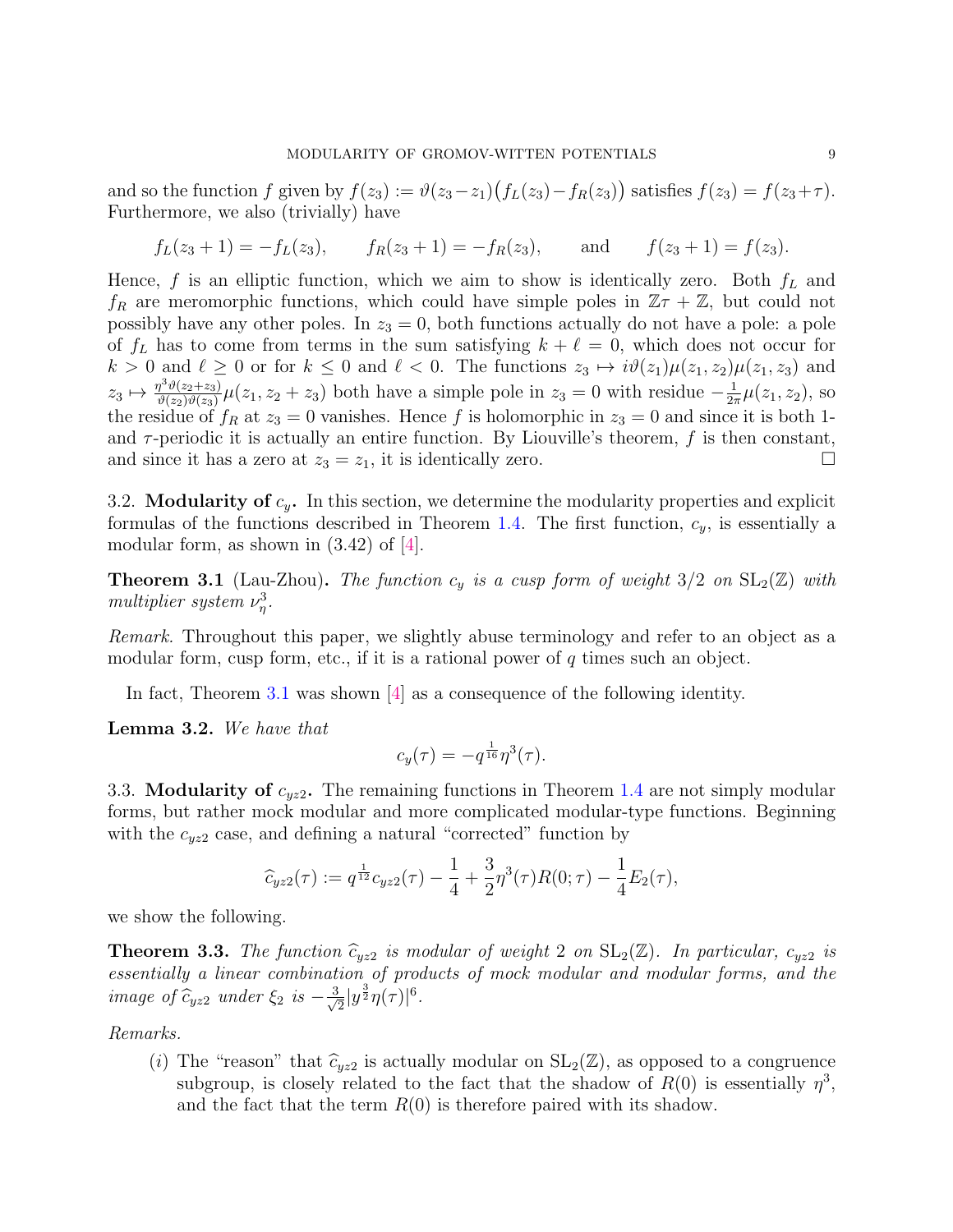- (ii) Theorem [3.3](#page-8-2) directly gives transformation formulas for the non-completed function  $c_{yz2}$ , and for example can be applied to determine the asymptotic behavior of the Fourier coefficients of  $c_{yz2}$ .
- (iii) Using the modularity of  $\widehat{E}_2$  (defined in [\(2.2\)](#page-2-1)), the last term in the definition of  $\widehat{c}_{yz2}$ could be replaced by a multiple of  $v^{-1}$ . This then yields a function which is modular of weight 2 and which has  $c_{yz2}$  as its "holomorphic" part.

The modularity of  $\hat{c}_{yz2}$  follows immediately from Theorem [2.5](#page-5-1) and from the following identity, where we denote

$$
D_z := \frac{1}{2\pi i} \frac{\partial}{\partial z}, \qquad D_{z,0}(\cdot) := D_z(\cdot)|_{z=0}.
$$

<span id="page-9-0"></span>Proposition 3.4. We have the following:

$$
q^{\frac{1}{12}}c_{yz2}(\tau) = \frac{1}{2}D_{z,0}\left(-\vartheta(6z;\tau)\mu(8z,6z;\tau) + \frac{\zeta^4}{1-\zeta^8}\right) + \frac{1}{4}\left(1 - E_2(\tau)\right).
$$

Deferring the proof of Proposition [3.4](#page-9-0) to later in this section, we may now prove the modularity of  $\widehat{c}_{yz2}$ .

Proof of Theorem [3.3.](#page-8-2) From Proposition [3.4,](#page-9-0) we find directly that

$$
\widehat{c}_{yz2} = \frac{1}{2}D_{z,0}\left(-\vartheta(6z)\widehat{\mu}(8z,6z) + \frac{\zeta^4}{1-\zeta^8}\right) - \frac{1}{3}E_2,
$$

since

$$
D_{z,0}\left(-\frac{i}{4}\theta(6z)R(2z)\right) = -\frac{3i}{2}R(0)D_{z,0}(\theta(z)) = \frac{3}{2}\eta^{3}R(0).
$$

Note that in the last expression, we used the fact that  $\vartheta$  is an odd function of z. To finish the proof, it suffices to show that  $F_{cyz2}$  transforms like a modular form under inversion. We note that this follows from general facts concerning differential operators acting on Jacobi forms. However, we proceed directly in this case since it is elementary. Namely, using  $(2.1)$ , Lemma [2.1,](#page-3-3) and Theorem [2.5,](#page-5-1) we compute

$$
\begin{split}\n\widehat{c}_{yz2}\left(\frac{-1}{\tau}\right) &= \frac{1}{2}D_{z,0}\left(-\tau e(16z^2\tau)\vartheta(6z\tau;\tau)\widehat{\mu}(8z\tau,6z\tau;\tau) + \frac{\zeta^4}{1-\zeta^8}\right) - \frac{1}{3}\tau^2 E_2(\tau) - \frac{2\tau}{\pi i} \\
&= \tau^2 \widehat{c}_{yz2}(\tau) + \frac{1}{2}\lim_{z \to 0} \left(-32\tau^2 ze(16z^2\tau)\vartheta(6z\tau;\tau)\widehat{\mu}(8z\tau;6z\tau) + \frac{\zeta^4}{1-\zeta^8} - \frac{\tau e^{8\pi iz\tau}}{1-e^{16\pi iz\tau}}\right) - \frac{2\tau}{\pi i} \\
&= \tau^2 \widehat{c}_{yz2}(\tau) - 16\tau^2 \lim_{z \to 0} \left(z\vartheta(6z\tau;\tau)\mu(8z\tau;6z\tau)\right) - \frac{2\tau}{\pi i} \\
&= \tau^2 \widehat{c}_{yz2}(\tau) - 16\tau^2 \lim_{z \to 0} \left(\frac{z}{1-e^{8\pi iz\tau}}\right) - \frac{2\tau}{\pi i} = \tau^2 \widehat{c}_{yz2}(\tau).\n\end{split}
$$

In the third equality above, we used that the poles of  $\hat{\mu}$  only arise from  $\mu$ , as R does not have any poles. The claimed formula of the image of  $\hat{c}_{yz2}$  under  $\xi_2$  follows directly from [\(2.12\)](#page-5-3).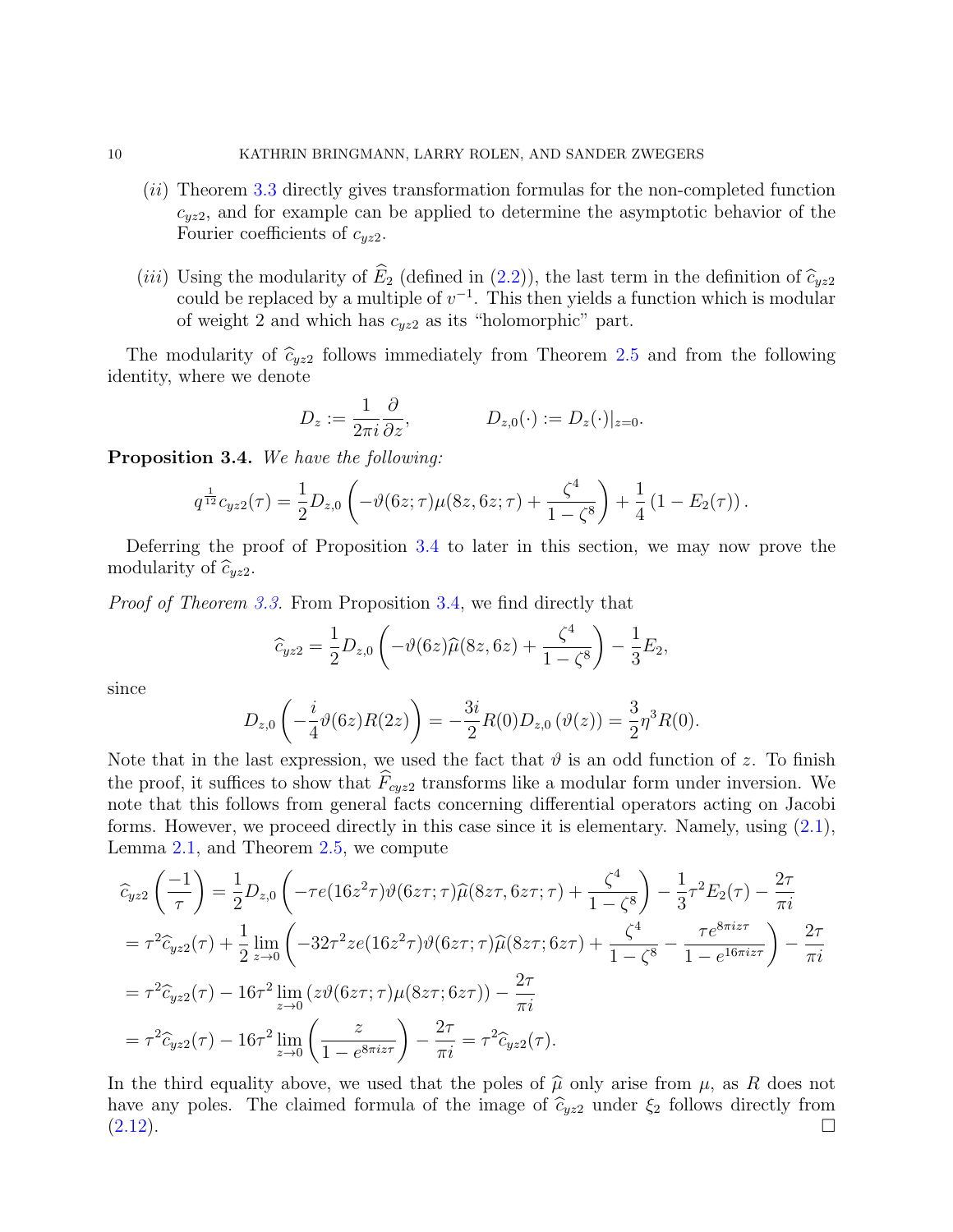We now turn to the proof of Proposition [3.4.](#page-9-0) We begin by splitting  $c_{yz2} = c_{yz2,1} + c_{yz2,2}$ , where

$$
c_{yz2,1}(\tau) := q^{-\frac{1}{12}} \sum_{n \ge a \ge 0} (-1)^{n+a} (6n - 2a + 8) q^{\frac{(n+2)(n+1)}{2} - \frac{a(a+1)}{2}},
$$
  

$$
c_{yz2,2}(\tau) := q^{-\frac{1}{12}} \sum_{n \ge a \ge 0} (2n+4) q^{n+an+1-a^2}.
$$

We first analyze the piece  $c_{yz2,1}$ .

<span id="page-10-0"></span>Lemma 3.5. We have the identity

$$
q^{\frac{1}{12}}c_{yz2,1}(\tau) = D_{z,0}\left(-\vartheta(3z;\tau)\mu(4z,3z;\tau) + \frac{\zeta^2}{1-\zeta^4}\right) + \frac{1}{12}\left(1 - E_2(\tau)\right).
$$

Proof. We begin with the elementary observation that

$$
q^{\frac{1}{12}}c_{yz2,1}(\tau) = D_{z,0} (c(z;\tau) - c(-z;\tau)),
$$

where

$$
c(z;\tau) := \sum_{n \geq a \geq 0} (-1)^{n+a} \zeta^{3n-a+4} q^{\frac{(n+2)(n+1)}{2} - \frac{a(a+1)}{2}}.
$$

Noting that

$$
\frac{(n+2)(n+1)}{2} - \frac{a(a+1)}{2} = \frac{1}{2}(n+a+2)(n+1-a)
$$

and setting  $j := n + a + 2$  and  $\ell := n + 1 - a$ , we rewrite

$$
c(z) = \sum_{\substack{j > \ell \ge 1 \\ \ell \equiv j+1 \pmod{2}}} (-1)^j \zeta^{j+2\ell} q^{\frac{j\ell}{2}}.
$$

Splitting this sum into 2 pieces, depending on the parity of  $j$ , yields

$$
c(z) = \sum_{j \ge \ell \ge 1} \left( \zeta^{2j+4\ell-2} q^{j(2\ell-1)} - \zeta^{2j+4\ell+1} q^{(2j+1)\ell} \right)
$$
  
= 
$$
\sum_{j \ge 1} \left( \frac{\zeta^{2j+2} q^j \left( 1 - \zeta^{4j} q^{2j^2} \right)}{1 - \zeta^4 q^{2j}} - \frac{\zeta^{2j+5} q^{2j+1} \left( 1 - \zeta^{4j} q^{j(2j+1)} \right)}{1 - \zeta^4 q^{2j+1}} \right),
$$

where we shifted  $\ell \mapsto \ell + 1$  and used a geometric series expansion. Note that in the second summand of the last expression we can add the term  $j = 0$  freely as it contributes zero overall. We now combine the second piece of each summand in the last formula as

$$
-\sum_{j\geq 1}\frac{\zeta^{6j+2}q^{2j^2+j}}{1-\zeta^4q^{2j}}+\sum_{j\geq 0}\frac{\zeta^{6j+5}q^{2j^2+3j+1}}{1-\zeta^4q^{2j+1}}=\sum_{j\geq 1}\frac{(-1)^{j+1}\zeta^{3j+2}q^{\frac{j(j+1)}{2}}}{1-\zeta^4q^j}.
$$

This term contributes the following to  $c(z) - c(-z)$ :

$$
\sum_{j\geq 1}\frac{(-1)^{j+1}\zeta^{3j+2}q^{\frac{j(j+1)}{2}}}{1-\zeta^4q^j}-\sum_{j\geq 1}\frac{(-1)^{j+1}\zeta^{-3j-2}q^{\frac{j(j+1)}{2}}}{1-\zeta^{-4}q^j}=\sum_{j\in\mathbb{Z}\backslash\{0\}}\frac{(-1)^{j+1}\zeta^{3j+2}q^{\frac{j(j+1)}{2}}}{1-\zeta^4q^j},
$$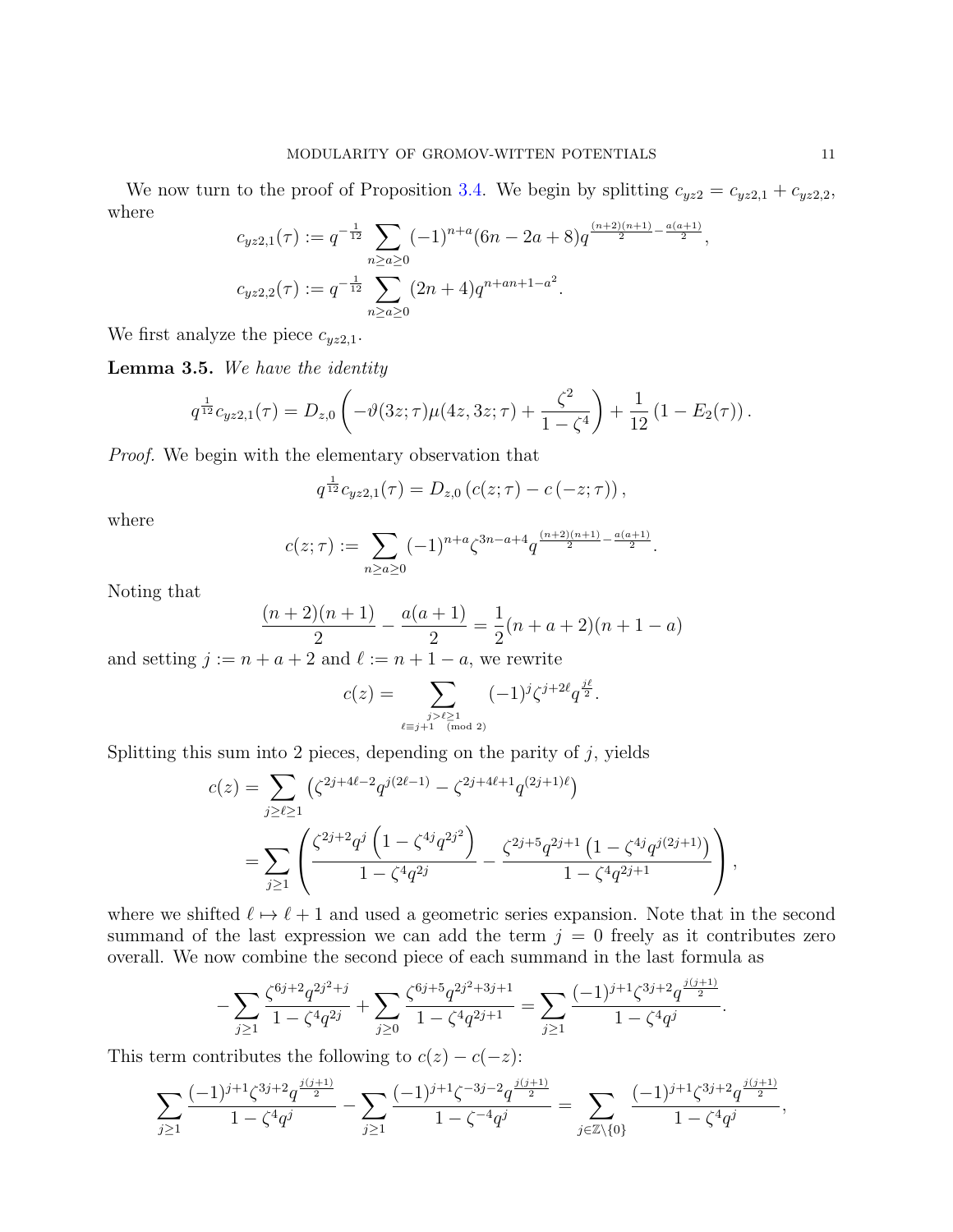where we sent  $j \mapsto -j$  in the second term. To consider the remaining pieces of c, we need to prove that

$$
D_{z,0}\left(\sum_{j\geq 1}\frac{\zeta^{2j+2}q^j}{1-\zeta^4q^{2j}}-\sum_{j\geq 0}\frac{\zeta^{2j+5}q^{2j+1}}{1-\zeta^4q^{2j+1}}\right)=-\sum_{n\geq 1}\sigma_1(n)q^n.
$$

To see this, we use geometric series expansions to rewrite the second piece of  $c$  as

$$
\sum_{\substack{j\geq 1\\ \ell\geq 0}}\zeta^{2j+2+4\ell}q^{j(1+2\ell)}-\sum_{j,\ell\geq 0}\zeta^{2j+5+4\ell}q^{(2j+1)(\ell+1)}=\sum_{j,\ell\geq 0}\left(\zeta^{2j+4+4\ell}-\zeta^{2\ell+5+4j}\right)q^{(2\ell+1)(j+1)}
$$

and let  $j \mapsto j + 1$  in the first sum and switch the roles of  $\ell$  and j in the second sum. Differentiating with respect to z and then setting  $z = 0$  gives

$$
-\sum_{j,\ell\geq 0} (2j - 2\ell + 1)q^{(2\ell+1)(j+1)} = -\sum_{\substack{m,n\geq 1\\ m \text{ odd}}} (2n - m)q^{mn},
$$

where we set  $m := 2\ell + 1$  and  $n := j + 1$ . Since

$$
\sum_{\substack{m,n \geq 1 \\ m \text{ even}}} (2n-m)q^{mn} = 2 \sum_{m,n \geq 1} (n-m)q^{2mn} = 0,
$$

this is equal to

$$
-\sum_{m,n\geq 1} (2n-m)q^{mn} = -\sum_{n\geq 1} \frac{nq^n}{1-q^n} = \frac{1}{24} (1 - E_2).
$$

Repeating the calculuation for the contribution at  $-z$  yields the exact same expression. Hence, we have shown that

<span id="page-11-1"></span>
$$
q^{\frac{1}{12}}c_{yz2,1} = -D_{z,0} \left( \sum_{j \in \mathbb{Z} \setminus \{0\}} \frac{(-1)^j \zeta^{3j+2} q^{\frac{j(j+1)}{2}}}{1 - \zeta^4 q^j} \right) + \frac{1}{12} (1 - E_2).
$$
 (3.3)

The proof now follows directly from the definitions of  $\mu$  and  $\vartheta$ .

The following identity was proven in  $(3.43)$  of [\[4\]](#page-14-0). This, together with Lemma [3.5,](#page-10-0) completes the proof of Proposition [3.4.](#page-9-0)

<span id="page-11-2"></span>**Lemma 3.6.** We have the identity

$$
c_{yz2,2}(\tau) = \frac{q^{-\frac{1}{12}}}{6}(1 - E_2(\tau)).
$$

3.4. **Modularity of**  $c_{yz4}$ . Define the corrected function

$$
\widehat{c}_{yz4}(\tau) := q^{\frac{11}{48}}c_{yz4}(\tau) + R(0;\tau)\left(-\frac{q^{\frac{1}{12}}c_{yz2}(\tau)}{2} + \frac{1}{6} + \frac{1}{12}E_2(\tau)\right) + \frac{3i}{4}R^2(0;\tau)\eta^3(\tau).
$$

Then we aim to show the following.

<span id="page-11-0"></span>**Theorem 3.7.** The function  $\hat{c}_{yz4}$  is modular of weight  $5/2$ .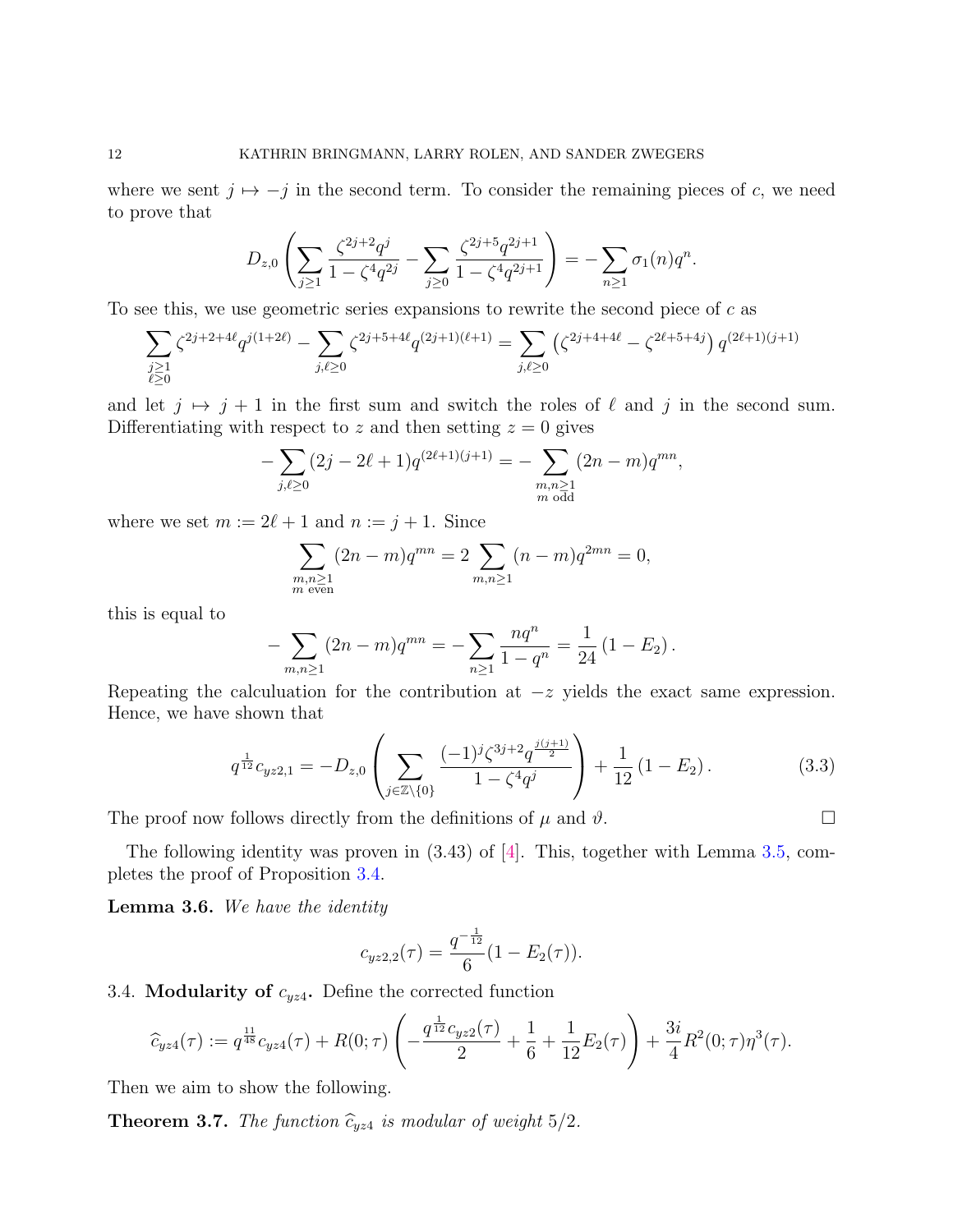Remark. It is interesting to note that there is a certain intertwining between the modularity of the different coefficients of the Gromov-Witten potential, as the function  $c_{yz2}$  naturally arises in considering the completion of  $c_{yz4}$ , and the term  $c_y$ , which is essentially  $\eta^3$  also occurs in the completions of  $c_{yz2}$  and  $c_{yz4}$ . It would be interesting to see if there is a natural geometric explanation for such relations.

In order to prove this theorem, we first express the function  $c_{yz4}$  in terms of the function F studied in Section [3.1.](#page-6-2)

<span id="page-12-0"></span>Proposition 3.8. The following identity holds:

$$
c_{yz4}(\tau) = -q^{-\frac{11}{8}}D_{z,0}\left(i\vartheta(3z;\tau)\mu^{2}(3z,2z;\tau) - \frac{\eta^{3}(\tau)\vartheta(4z;\tau)}{\vartheta^{2}(2z;\tau)}\mu(3z,4z;\tau)\right).
$$

Proof. As in the proof of Proposition [3.4,](#page-9-0) we write

$$
q^{\frac{17}{48}}c_{yz4}(\tau) = D_{z,0} (f(z;\tau) - f(-z;\tau))
$$

with

$$
f(z;\tau) := \sum_{\substack{a,b \geq 0 \\ n \geq a+b}} (-1)^{n+a+b} \zeta^{3n-a-b+\frac{7}{2}} q^{\frac{(n+2)(n+1)}{2} - \frac{a(a+1)}{2} - \frac{b(b+1)}{2}}.
$$

Setting  $N := n - a - b + 1$ , we compute

$$
f(z) - f(-z) = \left(\sum_{\substack{a,b \ge 0 \\ N \ge 1}} + \sum_{\substack{a,b < 0 \\ N \le 0}} \right) (-1)^{N+1} \zeta^{3N+2a+2b+\frac{1}{2}} q^{\frac{N(N+1)}{2} + N(a+b) + ab}.
$$

The definition of  $F$  directly implies that

$$
c_{yz4} = -q^{-\frac{11}{8}} D_{z,0} (F (3z, 2z, 2z)).
$$

The proof then follows from Theorem [1.3.](#page-1-3)

We are now in a position to prove the modularity of  $\widehat{c}_{yz4}$ 

Proof of Theorem [3.7.](#page-11-0) We first claim that

<span id="page-12-1"></span>
$$
\widehat{c}_{yz4}(\tau) = -D_{z,0} \left( i\vartheta(3z;\tau)\widehat{\mu}^2(3z,2z;\tau) - \frac{\eta^3(\tau)\vartheta(4z;\tau)}{\vartheta^2(2z;\tau)} \widehat{\mu}(3z,4z;\tau) \right). \tag{3.4}
$$

For this, we use Proposition [3.8](#page-12-0) to compute

$$
-D_{z,0}\left(i\vartheta(3z;\tau)\widehat{\mu}^{2}(3z,2z;\tau) - \frac{\eta^{3}(\tau)\vartheta(4z;\tau)}{\vartheta^{2}(2z;\tau)}\widehat{\mu}(3z,4z;\tau)\right) - q^{\frac{11}{48}}c_{yz4}
$$
  
=
$$
D_{z,0}\left(\vartheta(3z)\mu(3z,2z)R(z) + \frac{i}{4}\vartheta(3z)R^{2}(z) + \frac{i}{2}\frac{\eta^{3}\vartheta(4z)}{\vartheta^{2}(2z)}R(z)\right)
$$
  
=
$$
D_{z,0}\left(\frac{\zeta R(z)}{1-\zeta^{2}}+R(z)\zeta\sum_{n\neq 0}\frac{(-1)^{n}q^{\frac{n(n+1)}{2}}\zeta^{3n}}{1-\zeta^{2}q^{n}} + \frac{i}{4}\vartheta(3z)R^{2}(z) + \frac{i}{2}\frac{\eta^{3}\vartheta(4z)R(z)}{\vartheta^{2}(2z)}\right).
$$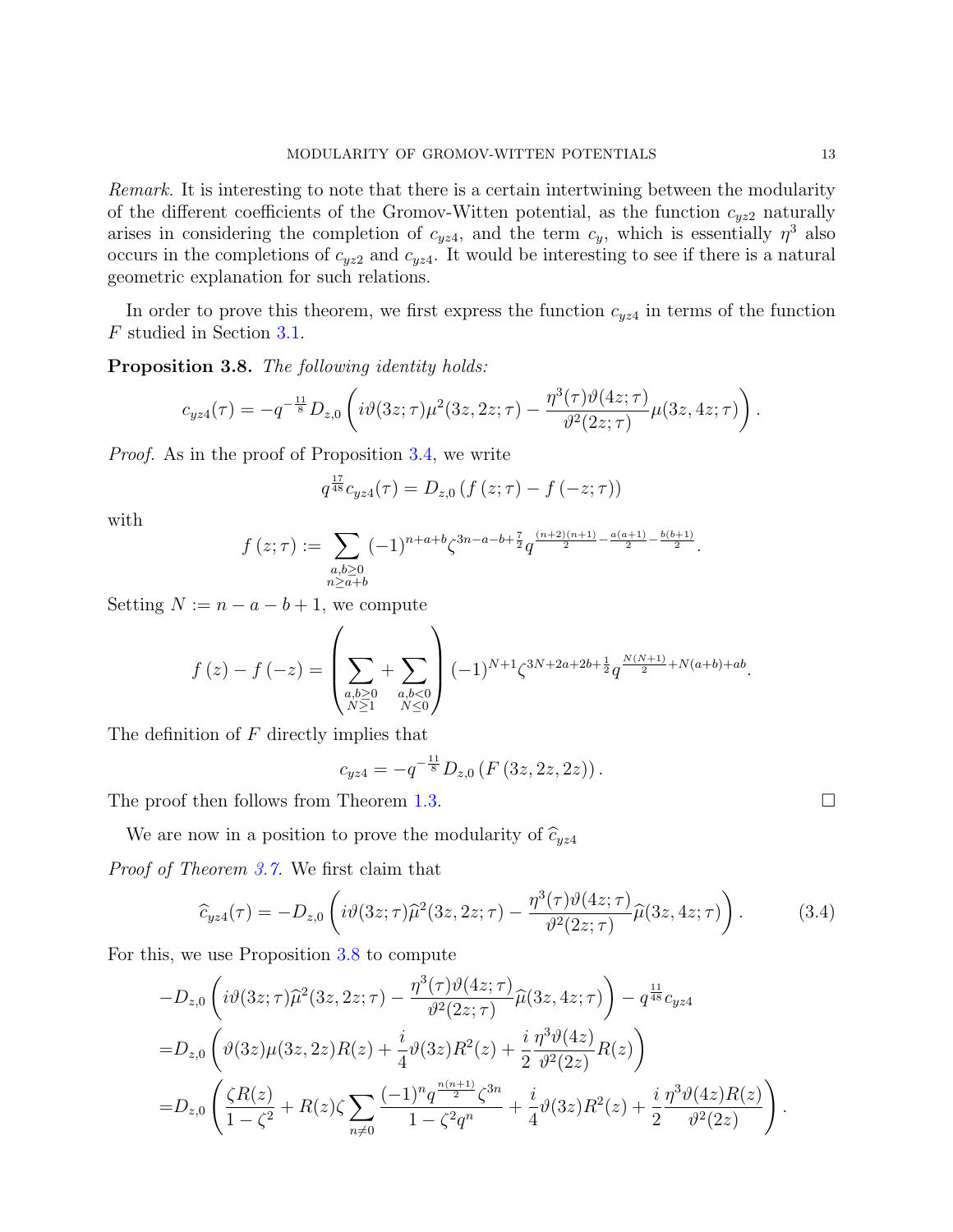We split this into several pieces, which we denote by

$$
H_1 := D_{z,0} \left( \frac{\zeta R(z)}{1 - \zeta^2} + \frac{i}{2} \frac{\eta^3 \vartheta(4z) R(z)}{\vartheta^2(2z)} \right),
$$
  
\n
$$
H_2 := D_{z,0} \left( R(z) \sum_{n \neq 0} \frac{(-1)^n q^{\frac{n(n+1)}{2}} \zeta^{3n+1}}{1 - \zeta^2 q^n} \right),
$$
  
\n
$$
H_3 := \frac{i}{4} D_{z,0} \left( \vartheta(3z) R^2(z) \right).
$$

Again using the fact that R is even (in particular, that  $R'(0) = 0$ ), we find that

$$
H_2 = R(0) \left( 2 \sum_{n \neq 0} \frac{(-1)^n q^{\frac{n(n+3)}{2}}}{(1-q^n)^2} + 3 \sum_{n \neq 0} \frac{(-1)^n n q^{\frac{n(n+1)}{2}}}{1-q^n} + \sum_{n \neq 0} \frac{(-1)^n q^{\frac{n(n+1)}{2}}}{1-q^n} \right).
$$

The last sum in the last expression is identically zero, and by Lemma [2.2,](#page-3-4) we have

<span id="page-13-0"></span>
$$
H_2 = \frac{R(0)}{12} (E_2 - 1) + 3R(0) \sum_{n \neq 0} \frac{(-1)^n n q^{\frac{n(n+1)}{2}}}{1 - q^n}.
$$
 (3.5)

We also directly find that

<span id="page-13-1"></span>
$$
H_3 = +\frac{3i}{4}\eta^3 R^2(0). \tag{3.6}
$$

Finally, we consider the first piece  $H_1$ . Using  $(2.7)$  again, we find

$$
\frac{\zeta R(z)}{1 - \zeta^2} + \frac{i}{2} \frac{\eta^3 \vartheta(4z) R(z)}{\vartheta^2(2z)}
$$
  
=  $\left( -\frac{1}{4\pi i z} + \frac{\pi i}{6} z + O(z^2) \right) \left( R(0) + \frac{R''(0)}{2} z^2 + O(z^3) \right)$   
+  $\frac{1}{4\pi i} \left( \frac{1}{4z^2} + 2E_2 \zeta(2) + O(z^2) \right) (4z - 64 \zeta(2) E_2 z^3 + O(z^4)) \left( R(0) + \frac{R''(0)}{2} z^2 + O(z^4) \right),$ 

and after a short computation using  $(2.3)$  we see that

<span id="page-13-2"></span>
$$
H_1 = R(0) \left( \frac{1}{12} + \frac{1}{6} E_2 \right). \tag{3.7}
$$

Combining  $(3.5)$ ,  $(3.6)$ , and  $(3.7)$  then gives

$$
- D_{z,0} \left( i\vartheta(3z;\tau)\widehat{\mu}^{2}(3z,2z;\tau) - \frac{\eta^{3}(\tau)\vartheta(4z;\tau)}{\vartheta^{2}(2z;\tau)} \widehat{\mu}(3z,4z;\tau) \right)
$$
  
=  $q^{\frac{11}{48}}c_{yz4} + \frac{1}{4}R(0)E_{2} + 3R(0) \sum_{n\neq 0} \frac{(-1)^{n}nq^{\frac{n(n+1)}{2}}}{1-q^{n}} + \frac{3i}{4}\eta^{3}R^{2}(0).$